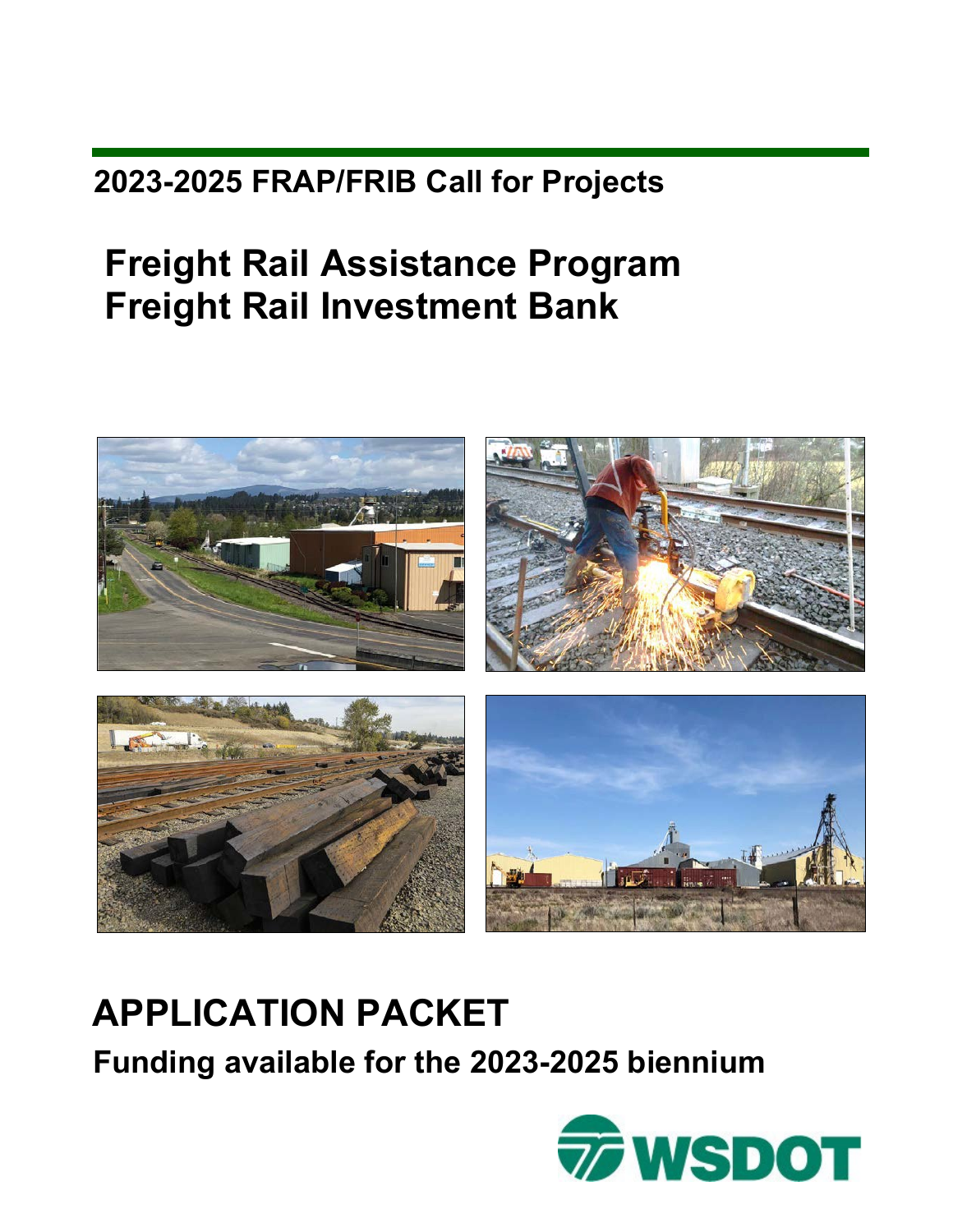# **Table of Contents**

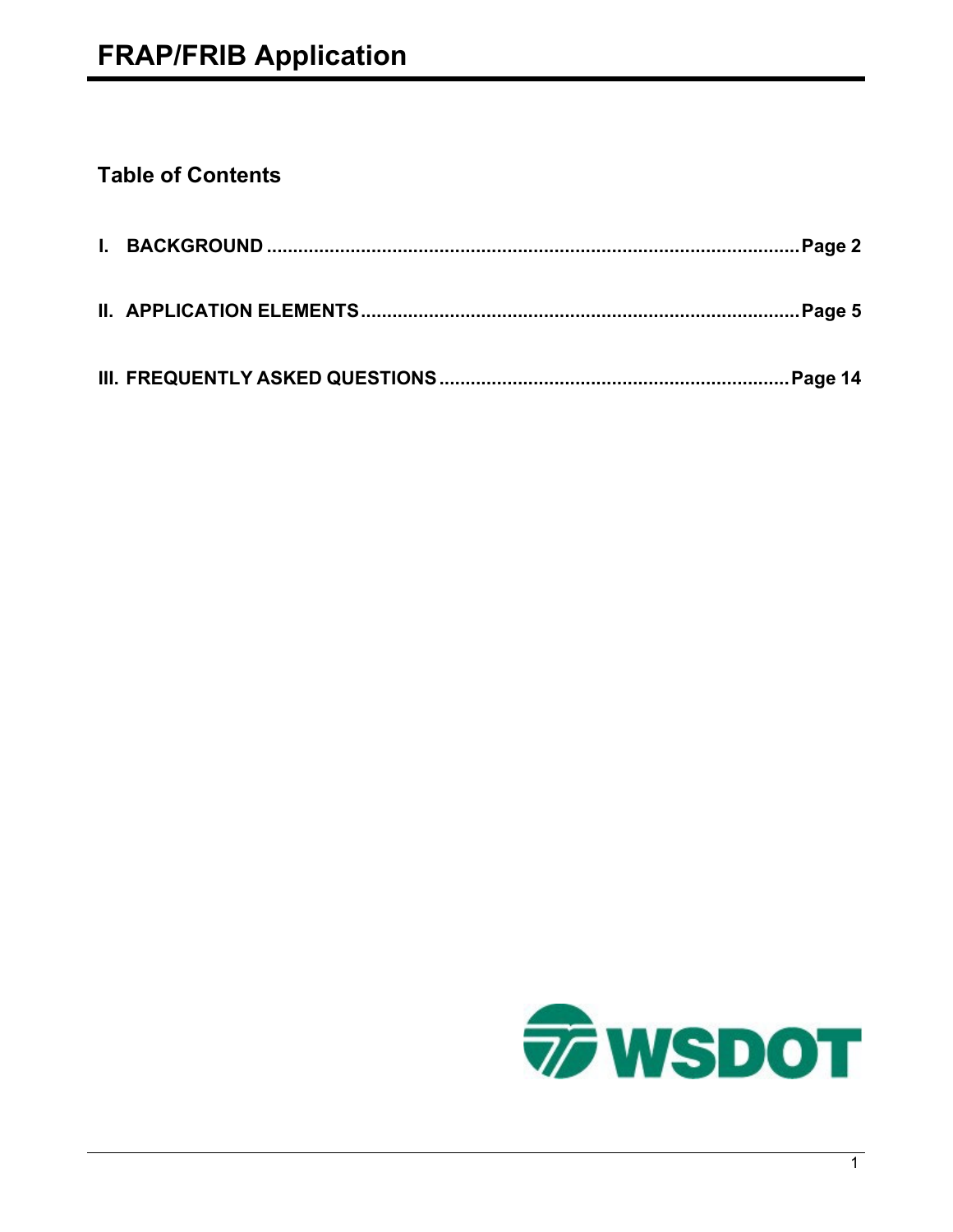# **I. BACKGROUND**

The Washington State Department of Transportation (WSDOT) provides two sources of funding for freight rail capital projects across the state.

- **The Freight Rail Assistance Program (FRAP)** provides grants that are available to both the public and private sectors. Eligible entities include cities, county rail districts, counties, economic development councils, port districts, and privately or publicly owned railroads. FRAP grants are directed toward larger projects, where it is difficult to gain a contribution and where the rail location or the project concerned is of strategic importance to the state, as well as the local community.
- **The Freight Rail Investment Bank (FRIB)** is a loan program that is only available to public sector entities, including publicly owned railroads, port districts, rail districts, and local governments. It is intended to fund either smaller projects or to provide a small final part of a larger project, where state funds would enable the project to be completed. Loans generally are limited to \$250,000, although requests for larger amounts will be considered if funds are available. All applicants must provide at least a 20% match. Loans come with a repayment period of no more than ten years.

## **Timeline**

Applications for the FRAP and FRIB programs must be submitted by **4 p.m. on September 9, 2022.**  If your project is selected, funds will be available in July of 2023, if approved by the Washington State Legislature in the 2023 session.

## **Available funding**

For the 2023-2025 biennium, the legislature has identified a total of \$7.04 million for FRAP grants and a total of \$5 million for FRIB loans. However, the programmed amount identified is subject to change and funding allotments will be re-evaluated after the completion of the 2023 legislative session and the signing of the transportation budget by the Governor. Therefore, funding availability is not guaranteed.

WSDOT's administrative costs are calculated based on the level of effort, and this project cost is deducted from the total available funds for both the FRIB and FRAP programs. Grantees will receive the full amount requested in their application in the event their project is selected. Loan projects have low-interest rates that are set to only recoup WSDOT's cost of loanadministration.

## **Required state benefits**

As required by RCW 47.76.24, selected projects must show they maintain or improve the state's freight rail system and benefit the state's interests. Examples of benefits include:

- □ Advance Washington state economic development goals
- $\Box$  Leverage state participation by allocating cost responsibilities among beneficiaries
- $\Box$  Demonstrate there is a low likelihood of obtaining public benefits without public involvement.
- $\Box$  Improve freight mobility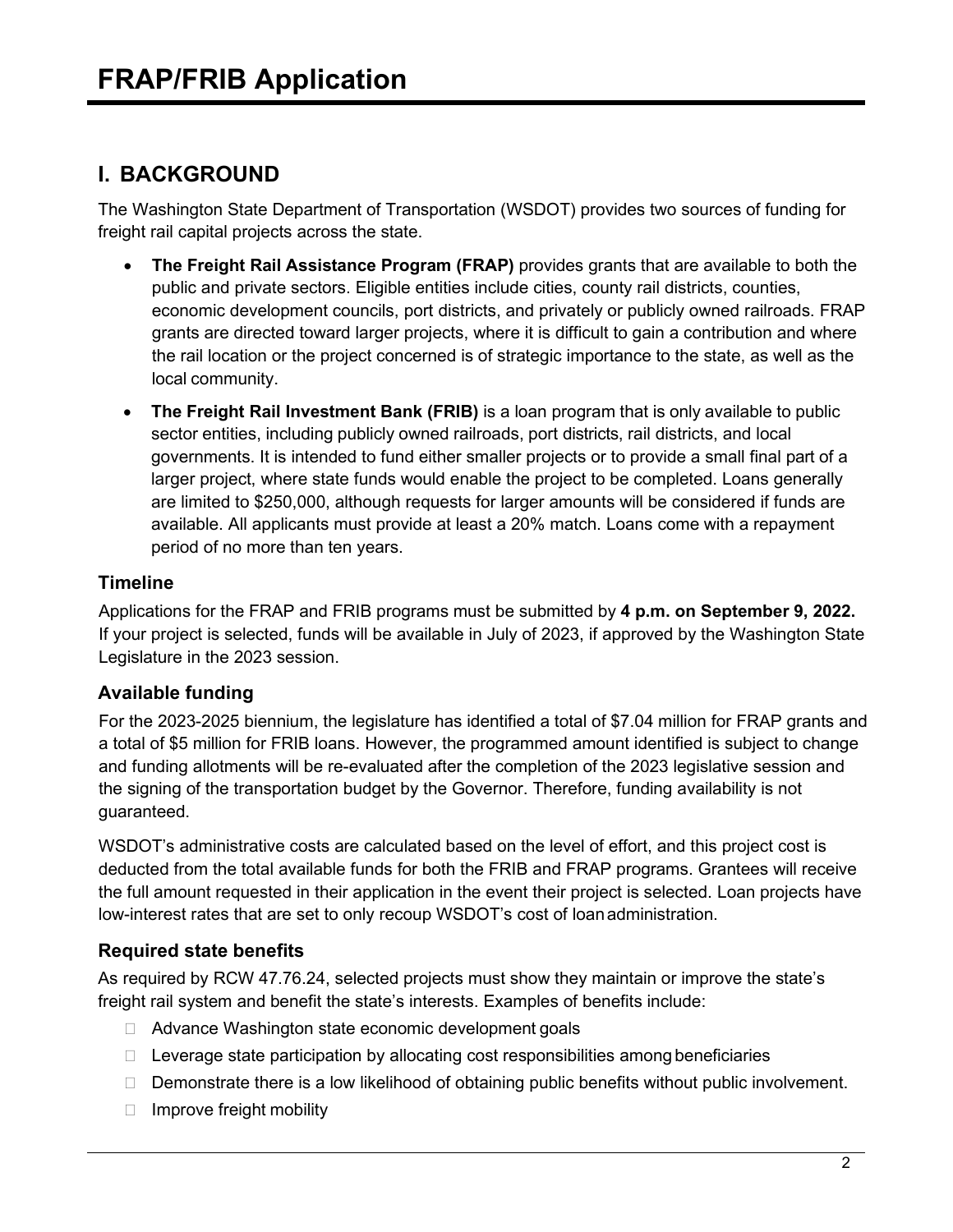- $\Box$  Increase economic development opportunities
- $\Box$  Increase domestic and international trade
- □ Preserve or add jobs
- $\Box$  Reduce roadway maintenance and repair costs
- $\Box$  Reduce traffic congestion
- $\Box$  Improve port access
- □ Enhance environmental protection
- $\Box$  Enhance safety
- $\Box$  Support economic viability of branch lines or light density lines
- $\Box$  Maintain adequate mainline capacity
- □ Preserve or restore rail

#### **Types of projects**

Examples of projects that will be considered for funding include:

- $\Box$  Rehabilitating tracks, or restoring tracks that were removed
	- o Repairing damaged rail infrastructure
	- o Preserving a rail corridor
	- o Increasing rail system capacity and/or velocity in general
- $\Box$  Purchase and/or installation of track including ties, rails, ballast or other track material.
- $\Box$  Purchase and installation of railroad signal, communication, or other operating systems, including components that must be installed on locomotives or other rolling stock
- $\Box$  Upgrading tracks to handle heavier rail cars and/or improve system velocity
- $\Box$  Developing rail infrastructure that can be proven essential to attract new businesses
	- o Purchase and installation of siding track
	- o Improving connections to a port or transload facilities
- $\Box$  Constructing bridges, trestles, culverts, or other elevated or submerged structures
- $\Box$  Purchasing or rehabilitating railroad equipment
- □ Building or improving terminals, yards, roadway buildings, fuel stations, or railroad wharves or docks, including attached fixtures and equipment used exclusively in thefacility

#### **Acknowledgment of contractual agreement upon the award**

WSDOT is required by RCW 47.76.24 to ensure all grants and loans made under its control are used to achieve benefits to the public. Should your application be funded, you will be required to enter into an agreement with WSDOT to receive reimbursement for approved expenses.

The agreement has several provisions that are designed to ensure the state receives the benefits described in your application. They include: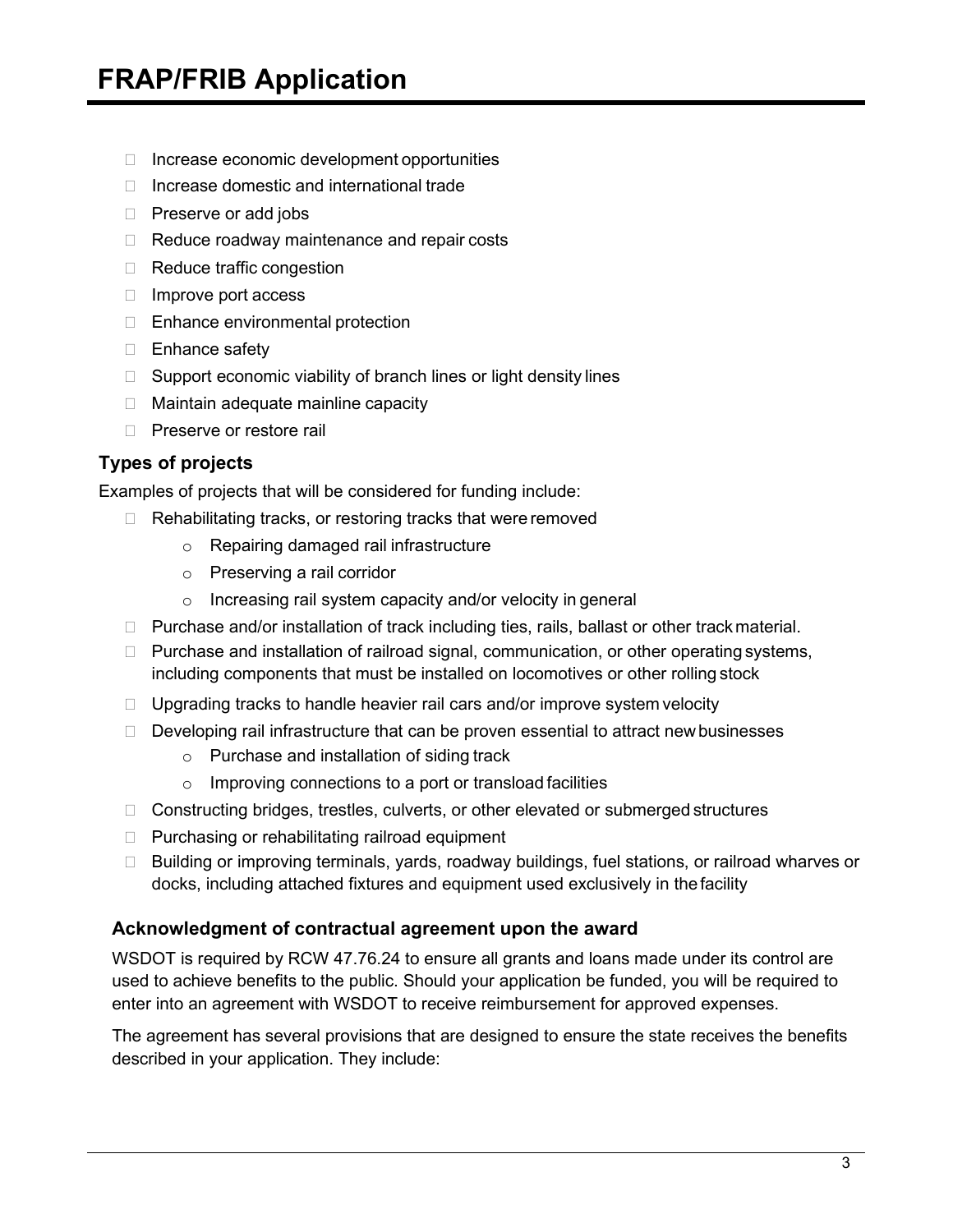- **Contingent Interest -** The project benefits outlined in your application must be achievable. Following completion of the project, WSDOT will require you to verify over the next 10 years, on an annual basis, that project benefits are being achieved. During this 10-year period, WSDOT will retain a Contingent Interest that allows it to recover state funds if the project benefits are not met or they are terminated in any way. The state will determine if the failure to achieve the stated goals were within the applicant's control. The contingent interest can be pursued in several ways. Typically, either a lien is issued against the improved assets, or a commitment must be made by the applicant to pay back funds for the remaining benefits period. In the event rail service is terminated, WSDOT will conduct a project review and may seek to take ownership of materials commensurate with the unrealized benefit.
- **Maintenance Obligation**  Any new or improved assets that result from the completion of the project must be maintained for a period of at least 10 years. The application requires you to describe how the improvements will be maintained and sustained. WSDOT will conduct periodic project reviews to ensure maintenance is occurring in compliance with the agreement.

#### **Review and award process**

WSDOT will review the applications and is required to submit a prioritized list of recommended projects by **November 15, 2022** to the Office of Financial Management and the transportation committees of the Legislature. As part of that submission, WSDOT also provides an estimate of the schedule and total project costs. During its 2023-2025 session, the Legislature will consider the project recommendations and decide which projects to fund in the upcoming transportation budget. More details on this process are available in the FAQs included in this packet.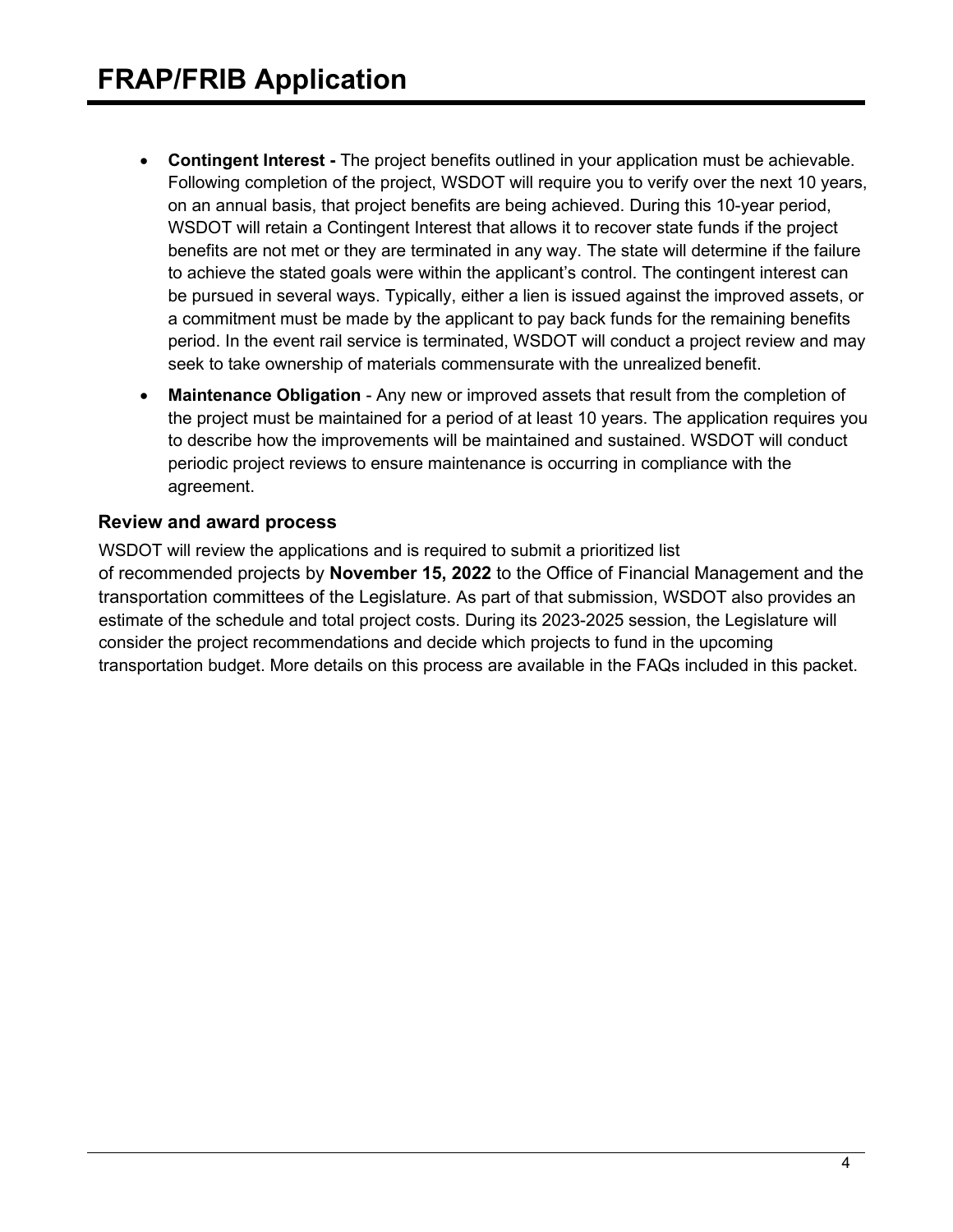# **II. APPLICATION ELEMENTS**

**Applicants must include a sentence in this section of their application that says: "**The grant applicant has read and understands WSDOT's Grant/Loan Agreement expectations related to Contingent Interest and Maintenance Obligations."

Below is the outline of the proposed structure that you must use in submitting your application(s). Please include thorough information under each item that applies to your project. Please submit a maximum of 30 pages for the application packet, excluding financial reporting. Your response to these items will be used to evaluate your project for funding. Any item that does not apply to your project should be noted with the words "Not Applicable."

## **1. ContactInformation**

Please include:

- $\Box$  Contact name and title
- **D** Organization name
- Address
- $\Box$  Phone and fax numbers
- E-mail address

List all organizations and companies that are involved in planning, funding, and/or providing in-kind support, or railroad operation service for the proposal - and provide contact information for each one.

## **2. Project description**

Please provide an executive summary of the project in one to two pages, including:

- $\Box$  Existing conditions
- $\Box$  What you are proposing to do
- $\Box$  Where the project is located
- $\Box$  Which railroad(s) will serve the project's customers or communities
- $\Box$  The intended outcome

## **3. Project schedule**

Provide actual or target completion dates for each milestone.

| <b>Project Milestone</b>                                      | <b>Month/Year</b> |
|---------------------------------------------------------------|-------------------|
| Complete project definition                                   |                   |
| Begin preliminary engineering                                 |                   |
| Complete environmental documentation                          |                   |
| Complete right of way certification (may include acquisition) |                   |
| Start construction                                            |                   |
| Construction complete and project functionally operational    |                   |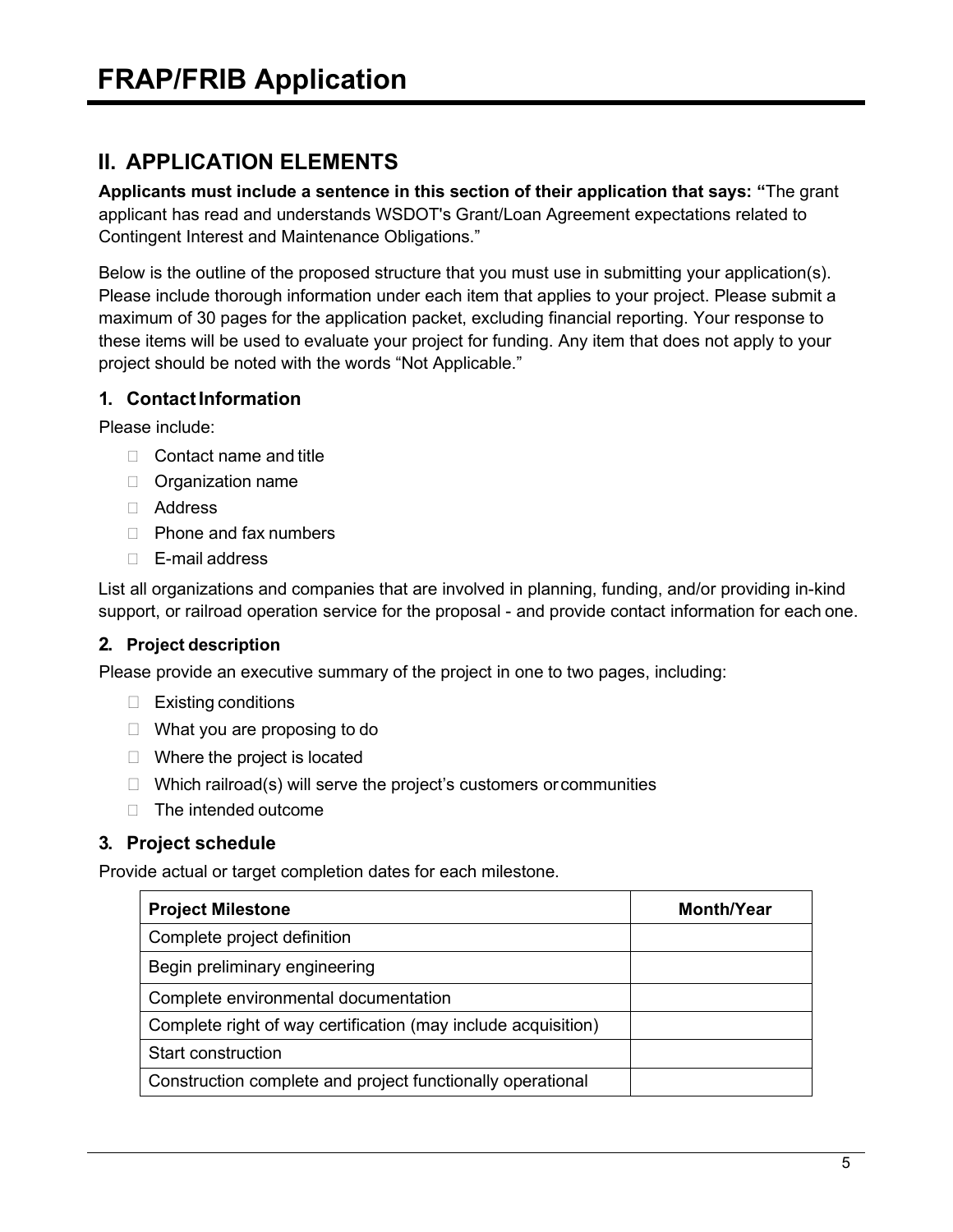### **4. Project costs**

Provide an estimate of project costs using this matrix.

|                     | Design      | Right of | Construction | Construction | Construction |       |
|---------------------|-------------|----------|--------------|--------------|--------------|-------|
|                     | Engineering | Way      | Engineering  | Other        | Contract     | Total |
| Estimated           |             |          |              |              |              |       |
| <b>Project Cost</b> |             |          |              |              |              |       |
| Committed           |             |          |              |              |              |       |
| <b>Local Funds</b>  |             |          |              |              |              |       |
| Additional          |             |          |              |              |              |       |
| <b>Local Funds</b>  |             |          |              |              |              |       |
| Requested           |             |          |              |              |              |       |
| Other               |             |          |              |              |              |       |
| Committed           |             |          |              |              |              |       |
| <b>Funds</b>        |             |          |              |              |              |       |
| <b>WSDOT</b>        |             |          |              |              |              |       |
| Funds               |             |          |              |              |              |       |
| <b>Requested</b>    |             |          |              |              |              |       |

#### **Related attachments required with the application:**

- $\Box$  Estimate of project cost, reviewed and signed by an engineer licensed in the State of Washington.
- □ Source of additional funding, including that portion of a project's cost paid for with private and/or local agency funds, and the timeline for notification of commitment of those funds. Funding commitment letters from all funding partners.
- $\Box$  Letter(s) of support from the railroad(s)
- $\Box$  A business plan for the project
- $\Box$  Detailed vicinity map clearly showing site plan and project limits
- $\Box$  Photographs of the site of the project that identify specific landmarks, points on the track, buildings, and/or shipping areas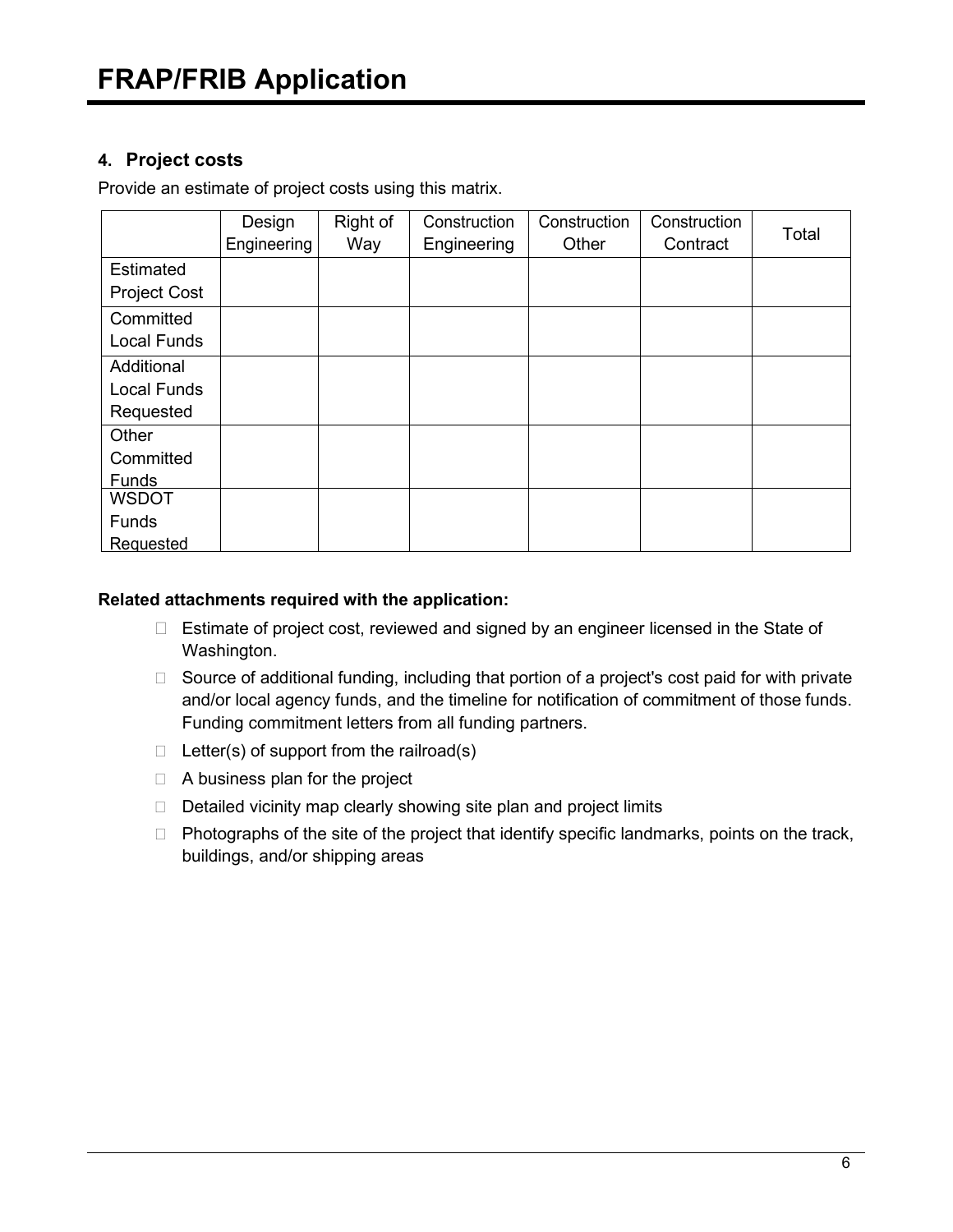#### **5. Proposed funding**

Indicate the various sources of matching funds and indicate if the funds are cash payments or benefits in kind. **Labor match is subject to prevailing wage requirements**.

| <b>Funding Source</b>        | <b>Public or Private</b> | <b>Cash or In-Kind</b> | <b>Amount</b> |
|------------------------------|--------------------------|------------------------|---------------|
| <b>Local - Port District</b> |                          |                        |               |
| <b>Local - Other</b>         |                          |                        |               |
| <b>Railroad</b>              |                          |                        |               |
| <b>WSDOT</b>                 | <b>Public</b>            |                        |               |
| <b>Federal Funds</b>         | <b>Public</b>            |                        |               |
| <b>Other</b>                 |                          |                        |               |
| <b>Total</b>                 |                          |                        |               |

# **Public benefit**

Public benefit may be benefits to the state, the local community, or the system-wide freight network.

## **1. Project Detail – Benefit-Cost Analysis**

By statute, the benefits of the project must be greater than the costs to construct/purchase and maintain it. Furthermore, you must be able to quantify the benefits in order for them to be included as part of the Benefit-Cost Analysis for this project. WSDOT will utilize costs in the Congressional Budget Office "Pricing Freight Transport to Account for External Costs" at: <https://www.cbo.gov/publication/50049>

The U.S. Department of Transportation developed a guide that provides direction for calculating the benefit-cost of a project at:

[https://www.transportation.gov/sites/dot.gov/files/2022-](https://www.transportation.gov/sites/dot.gov/files/2022-03/Benefit%20Cost%20Analysis%20Guidance%202022%20%28Revised%29.pdf) [03/Benefit%20Cost%20Analysis%20Guidance%202022%20%28Revised%29.pdf](https://www.transportation.gov/sites/dot.gov/files/2022-03/Benefit%20Cost%20Analysis%20Guidance%202022%20%28Revised%29.pdf) 

You should present both benefits and costs for the project for 10 years into the future, or the project's useful life if it is shorter. You also should briefly describe current conditions and the effects if the project is not funded (also known as "no-build"). Any information that lacks supporting documentation may be omitted from this analysis if it cannot be confirmed. Please provide detailed information that describes and quantifies the economic benefits of the project. Only include information for those sections applicable to the project.

## **2. Reduction in impacts to roadways**

Projects that reduce the total number of truck trips not only result in reduced costs to maintain roadways, but also lead to safer roadways. Please provide the following information to help determine the positive effects of your project:

 $\Box$  Actual truck mileage – round trip from origin to key destination and back (or otherwise if multistop) in Washington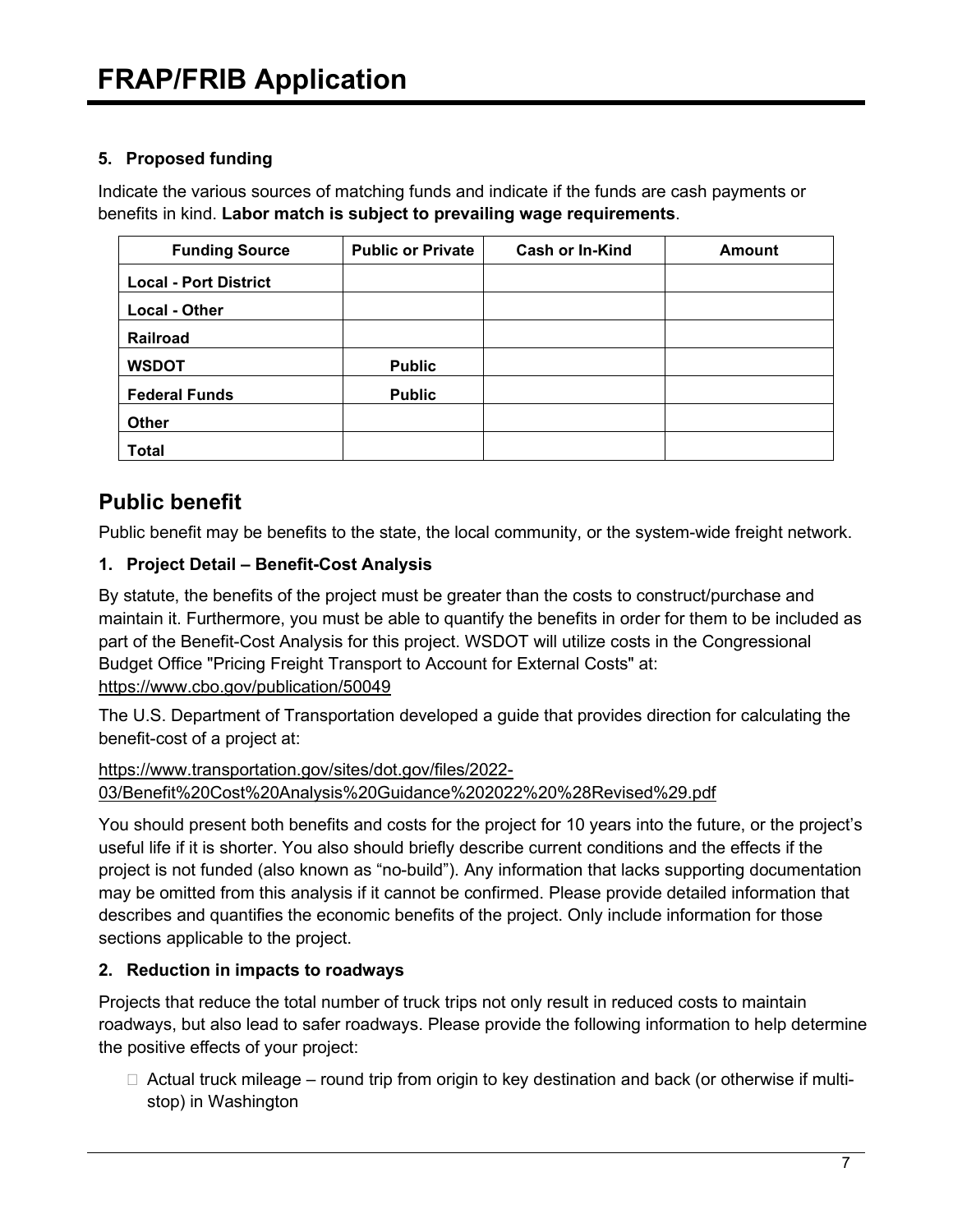- $\Box$  Total annual truck miles traveled (vehicle miles traveled) include both loaded (include tare weight) and empty. Also, indicate how many vehicle miles traveled (VMT) will be avoided by project completion.
- $\Box$  Actual roadway maintenance cost avoidance information attributable to the project, if available.

#### **3. Reduction in carbon and other greenhouse gas emissions**

Shifts in mode from truck to rail transportation of goods will often lead to a reduction in greenhouse gas emissions. Using annual vehicle miles traveled (VMT); calculate the total reduction in tons (2000 pounds) of carbon dioxide (CO2), volatile organic compounds (VOCs), nitrogen oxides (NOx), particulate matter (PM), and sulfur dioxide (Sox).

You also may document any fuel savings because of a shift in mode. You only may document this benefit once.

#### **4. Environmental effects**

Explain the environmental benefits and effects that will result from the project. Remember that most rail projects have environmental impacts and will require a degree of environmental work. Answer the following questions as part of your application:

- $\Box$  Are there wetlands or streams on or near your project site? If yes, how close is your project site to those wetlands or streams?
- $\Box$  Has your project site been evaluated for archaeological or historic resources? If yes, please submit the cultural resources report.
- $\Box$  What animals, birds, and plants are present on your project site (particularly those species that would be considered endangered, threatened, or monitored by state or federal agencies)?
- $\Box$  Have you completed the State Environmental Policy Act (SEPA) process? If yes, please submit a copy of the documentation.
- $\Box$  What federal, state, and local permits will be needed for your project?

#### **5. Economic development and job creation**

State the number of permanent, full-time direct jobs created as a result of the economic activity generated by this project. Direct jobs refer to new jobs in companies, developments, or sites specifically resulting from the project. Do not include temporary jobs created in project construction or indirect "multiplier" jobs.

Do not include retaining existing jobs unless there is an immediate threat the company or development will relocate outside of the state of Washington. Please provide documentation of created or retained jobs supported by this project.

- $\Box$  Number of full-time direct jobs created
- $\Box$  Number of full-time jobs retained that would be relocated without the project
- □ Hourly wage for all jobs
- $\Box$  For each group of jobs that will be sustained or created, please provide a contact person, the company's name, and a phone number.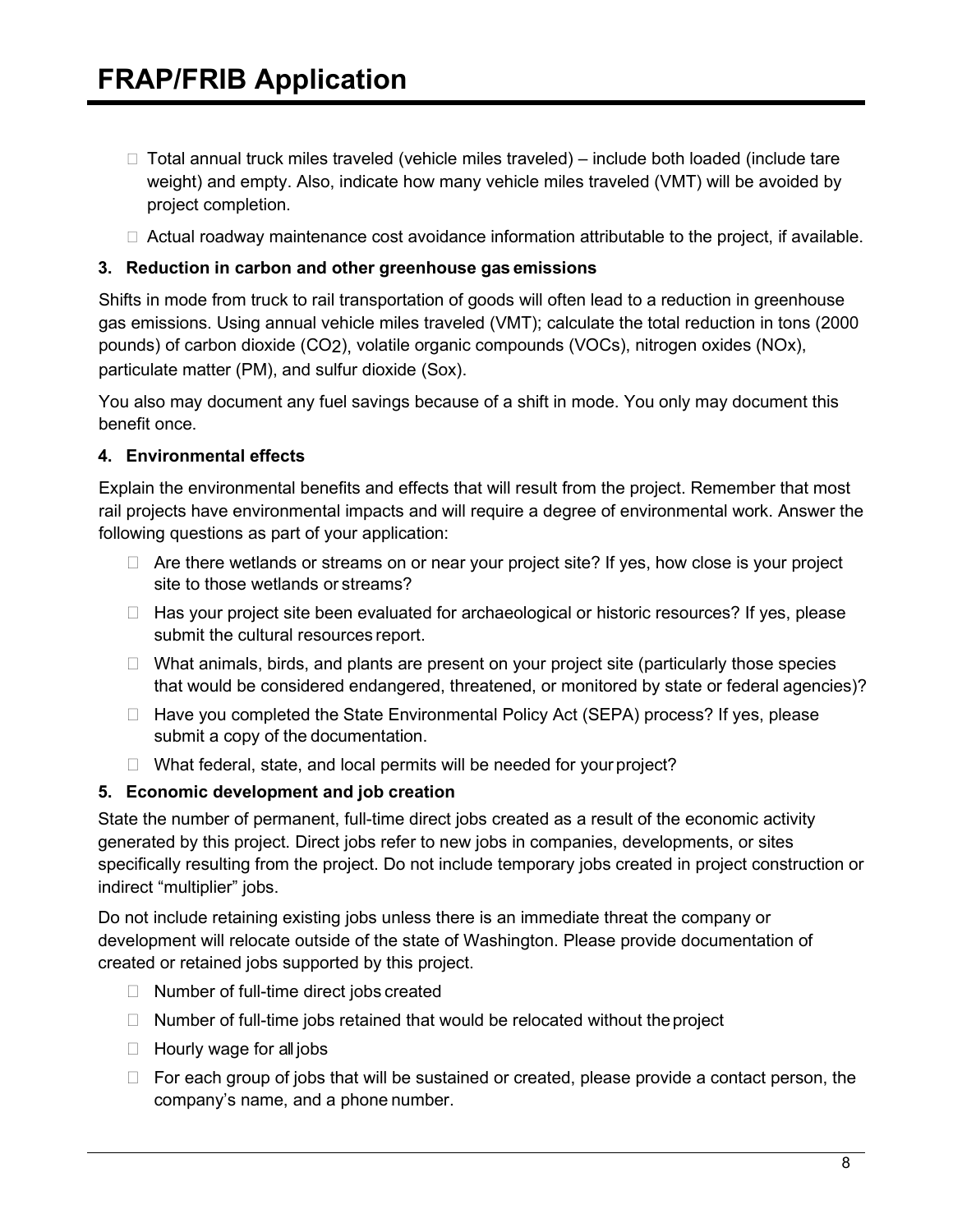## **Shipper benefits and transportation savings**

Provide specific transportation cost information and supporting documentation for freight that will be shipped by rail as a direct result of this project.

#### **1. Document costs**

Consider existing supply chain or mode of transport and how it will change once the project is completed focusing on segments impacted.

- $\Box$  Commodities shipped (e.g. grain, steel, lumber) over segment
- $\Box$  List current and future rail shippers impacted by project
- $\Box$  Tonnage per unit (truck, container, railcar, etc.) historical and projected future tonnage
- $\Box$  Origin and destination of trip
- $\Box$  Cost per ton-mile of shipping freight from origin to destination provide source
- $\Box$  Track segment impacted
- $\Box$  Trips (total shipments) per year historical & projected future trips

#### **2. Reduction in ongoing maintenance expense**

Provide the estimated annual costs for maintenance on the project starting in the year the costs will be realized. Please indicate if the project reduces maintenance costs for an existing railroad asset. Maintenance costs may include, but are not limited to vegetation clearing, ballast renewal, and tie replacement. Be sure to also include ongoing maintenance costs in the event the project is not completed. Who will be responsible for ongoing maintenance? If it is someone other than the applicant, please make sure the responsible party accepts responsibility in their support letter.

#### **3. Reduction in operating costs**

Projects that lead to safely increased train speeds or reduced travel times will improve efficiency and often reduce the operational costs for the railroad. Please provide detailed information documenting anticipated cost savings that is a direct result of the completion of this project.

## **Project Business Plan**

#### **1. Management profile**

Provide a profile of management experience and results, certification, and training, for rail operators (and port or regional entity project managers, if applicable). Describe the qualifications of the project manager.

#### **2. Marketing plan**

- $\Box$  Describe what new and/or extended freight services the rail operator, port, or local government will be able to provide as a result of this project
- $\Box$  Where and when will the service be offered?
- $\Box$  Provide a profile of types of customers that will find value in the new/expanded services
- $\Box$  What additional value will customers derive from this plan?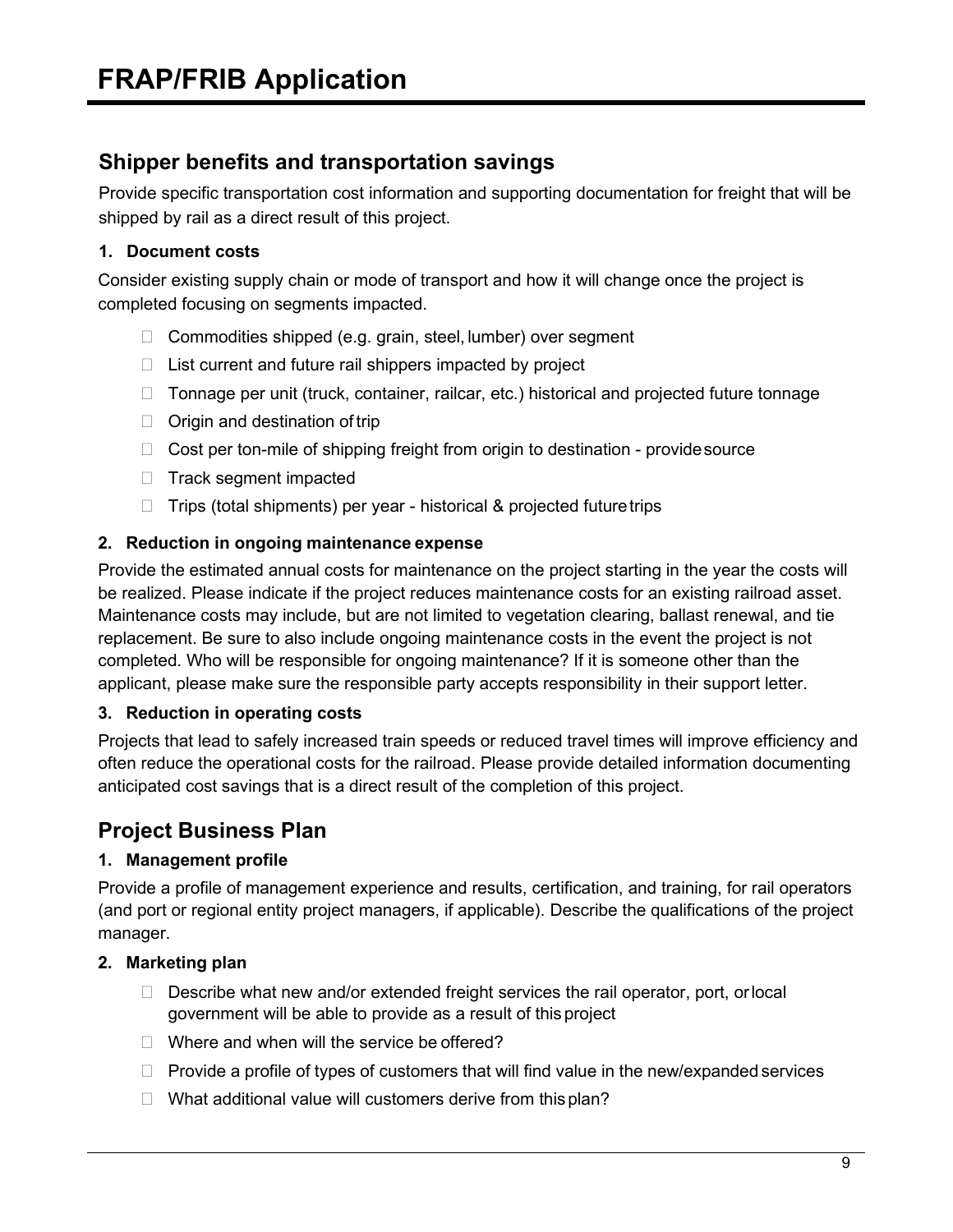- $\Box$  Include an analysis of substitute competition such as trucks and barges
- $\Box$  Profile current and future demand in rail-dependent sector served in market area (grain, industrial, intermodal, timber/wood products, etc.)
- $\Box$  Provide action plan to reach rail carload sales projections, including plans to evaluate results and make adjustments as necessary

#### **3. Operations plan**

Provide an operations plan for rail services to be provided upon completion of the proposed project, including items such as:

- □ What services will be provided?
- $\Box$  Service outline/interchange plan between shortline and mainline railroad
- $\Box$  Switching operations plan, if applicable
- $\Box$  Projected service metrics and how the company will report actual performance against service metrics
- □ Safety plans
- $\Box$  Track structure maintenance plans

#### **4. Financial plan**

Related attachments required for **non-public** entities with the application:

- $\Box$  Income statements, cash flow statements, and balance sheets for the years 2020 and 2021
- $\Box$  Pro formas for 2022, 2023, 2024 (and beyond) if the project is funded

## **Other quantifiable project benefits**

Many projects have additional benefits that can be quantified and provide value to the users and/or public benefits. In detail, describe the other involved benefits of the project and then document how the completed project achieves that goal. Be as detailed as possible and make sure to show all work when monetizing the benefit.

#### **1. Coordination with regional and statewide goals**

If your project already has been included in a regional or statewide planning document, include details. If not documented in any existing plan, outline which priorities discussed in the **[2019](https://wsdot.wa.gov/construction-planning/statewide-plans/freight-rail-plans/2019-washington-state-rail-plan)  [Washington State Rail Plan](https://wsdot.wa.gov/construction-planning/statewide-plans/freight-rail-plans/2019-washington-state-rail-plan)** or the **[2017 Washington State Freight](https://wsdot.wa.gov/publications/fulltext/freight/Freight-Plan-2017SystemPlan.pdf) System Plan** apply to your project.

#### **2. Safety improvements**

Describe existing hazard(s) within the project limits and how the proposed project improves safety. For example, include specific information on:

- $\Box$  Property damage that may be reduced or eliminated
- $\Box$  Injury accidents that may be reduced or eliminated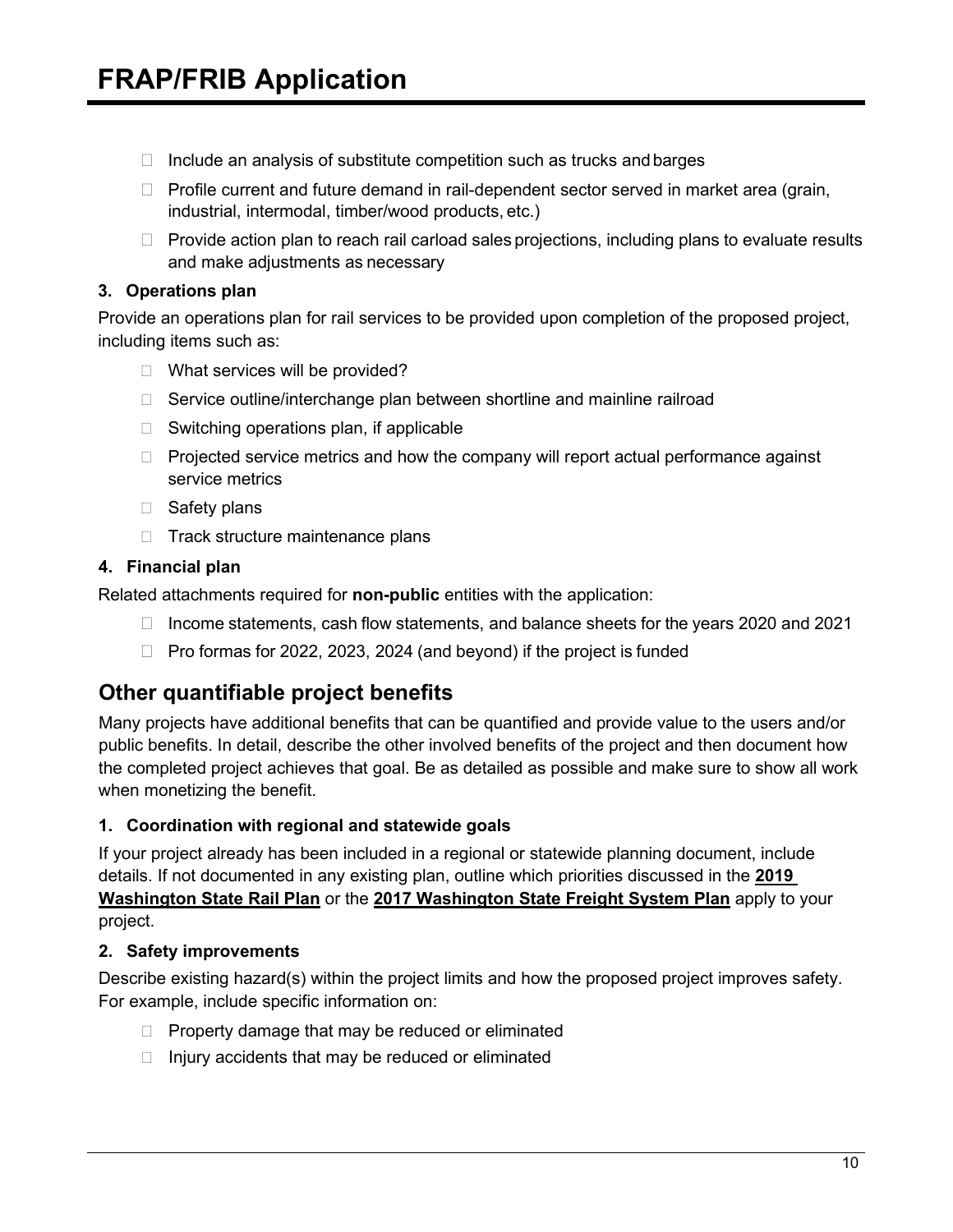#### **3. Urgent need**

Explain any special issues that create an urgent need. An urgent need also can be created by special factors that would greatly increase the cost of the project if delayed two years or more. Examples of urgent projects might include:

- $\Box$  Repairs to a tunnel wall that has started to bulge
- $\Box$  Provision of a temporary trestle while a bridge is repaired
- $\Box$  If a bridge is not repaired, it may become unusable within the two-year period and have to be entirely replaced
- $\Box$  A rail line needs to be built in conjunction with a road or other construction project. Without coordinated construction, the rail project will be dramatically more expensive in the future
- $\Box$  Explain how your project proposal will preserve service on the rail line if it is at-risk of immediate abandonment

#### **4. Geographic balance and support for regional economies**

Is the project in a county listed as economically distressed by the Washington State Department of Employment Security? If the project is not in one of the listed counties, but the rail line on which the project is located runs through one of them, detail any positive economic benefits that would accrue to the distressed county.

Refer to the following web address for a list of distressed counties: <https://esd.wa.gov/labormarketinfo/distressed-areas>

#### **5. Reducing system-wide rail delays**

Explain how the proposal will eliminate or reduce overall rail system delays. Examples of delay reduction:

- $\Box$  Realignment of rail track to increase speeds on the mainline or at junctions
- $\Box$  Provision of a longer run-around loop to avoid having to split the train
- $\Box$  Lengthened sidings to enable a facility to receive longer trains and avoid the end of the train standing foul of the mainline until removed by a switching locomotive

#### **6. Additional Comments**

Please provide any additional information or reasoning that you would like to be considered in support of your project.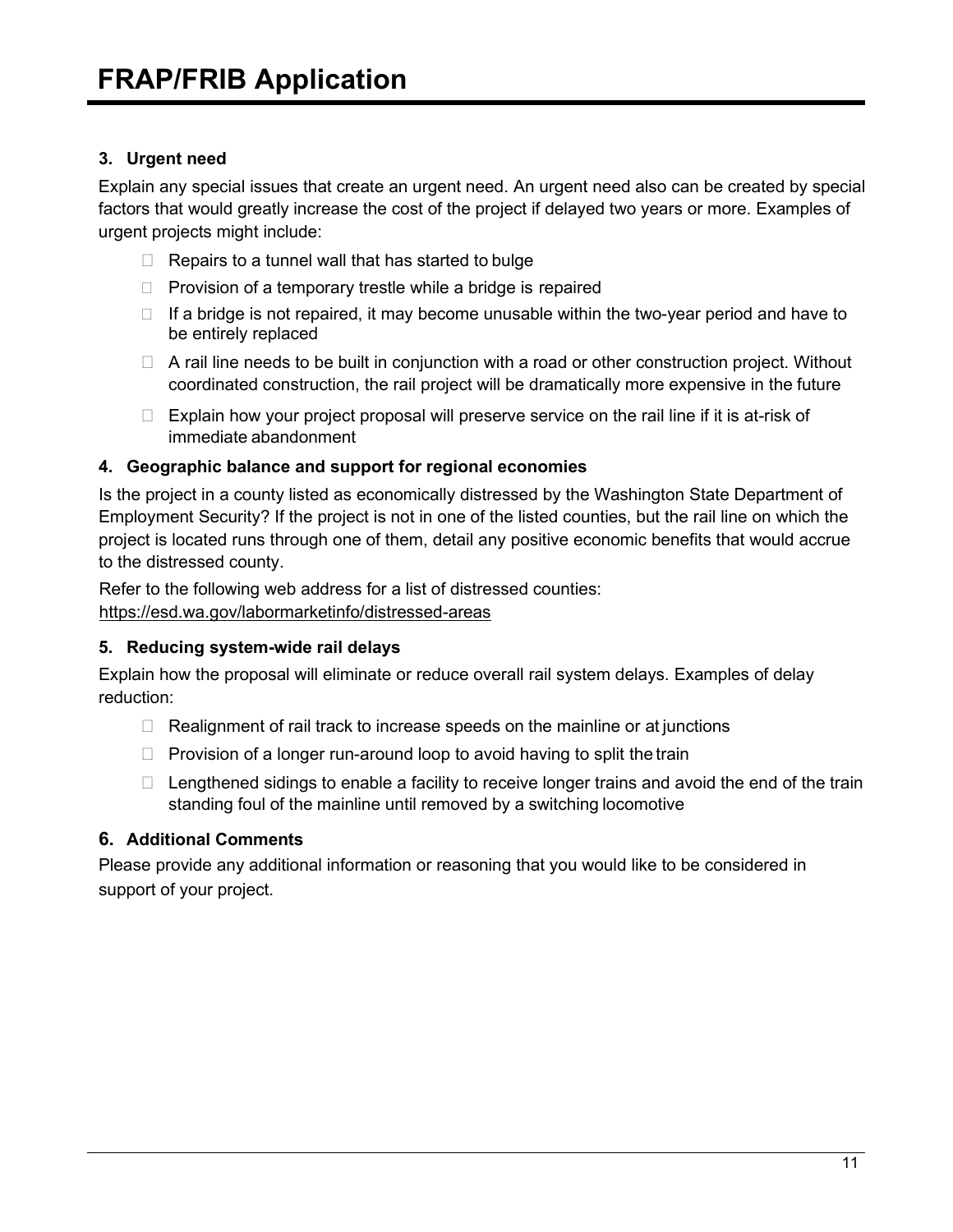# **Application Scoring**

WSDOT will use the following scoring format to score applications, projects will be rated by highest to lowest scores. The highest rated projects will be recommended to the legislature provided funding is available.

| Matching funds (scaled according to the contribution)<br>25 points |                                                                                                                                 |  |  |  |
|--------------------------------------------------------------------|---------------------------------------------------------------------------------------------------------------------------------|--|--|--|
| 35 points                                                          | Strategic benefit (how integral is this to the future development of the<br>rail line, the area, the specific business, etc.).  |  |  |  |
| 40 points                                                          | Value to the community and state expressed. This may be all or<br>some of the state, the local community, or the freight system |  |  |  |

| Section 1 - Matching contributions - maximum 25 points                                                               |                                                                                            |                |     |     |        | <b>Points</b> |               |  |
|----------------------------------------------------------------------------------------------------------------------|--------------------------------------------------------------------------------------------|----------------|-----|-----|--------|---------------|---------------|--|
| < 20%                                                                                                                | 20%                                                                                        | 25%            | 30% | 35% | 40%    | >45%          |               |  |
| $\mathbf 0$                                                                                                          | 5                                                                                          | $\overline{7}$ | 10  | 13  | 19     | 25            |               |  |
| Section 2 - Strategic Benefit - maximum 35 points Each Yes scores 5 points                                           |                                                                                            |                |     |     |        |               | <b>Points</b> |  |
| $\bullet$                                                                                                            | Does this provide a new rail connection?                                                   |                |     |     | Yes/No |               |               |  |
|                                                                                                                      | Yes/No<br>Is the project supporting a short-line operation?<br>(increasing its viability)  |                |     |     |        |               |               |  |
|                                                                                                                      | Does this mitigate the impacts of rail traffic on local<br>Yes/No<br>communities?          |                |     |     |        |               |               |  |
|                                                                                                                      | Does the project allow transfer of mode to rail?                                           |                |     |     | Yes/No |               |               |  |
|                                                                                                                      | Is the project crucial to the economic operations<br>Yes/No<br>of a specific business?     |                |     |     |        |               |               |  |
|                                                                                                                      | Does this create better integration within the freight<br>Yes/No<br>systems?               |                |     |     |        |               |               |  |
|                                                                                                                      | Yes/No<br>Will the project protect a rail asset that is<br>deteriorating without the help? |                |     |     |        |               |               |  |
| Section 3 - Value to the Community and State - Maximum 40 points.<br>Each of the first four Yes scores 5 points each |                                                                                            |                |     |     |        |               | <b>Points</b> |  |
| $\bullet$                                                                                                            | Will this project add new jobs?                                                            |                |     |     | Yes/No |               |               |  |
| Will this project add 50 or more jobs?<br>Yes/No                                                                     |                                                                                            |                |     |     |        |               |               |  |
|                                                                                                                      | Yes/No<br>Is it located in a distressed economic county?                                   |                |     |     |        |               |               |  |
|                                                                                                                      | Yes/No<br>Reduction in greenhouse gasses (RCW 70.235.070)                                  |                |     |     |        |               |               |  |
| Viability of project based on business plan - range from 0 to 20 points                                              |                                                                                            |                |     |     |        |               |               |  |
| <b>TOTAL SCORE</b>                                                                                                   |                                                                                            |                |     |     |        |               |               |  |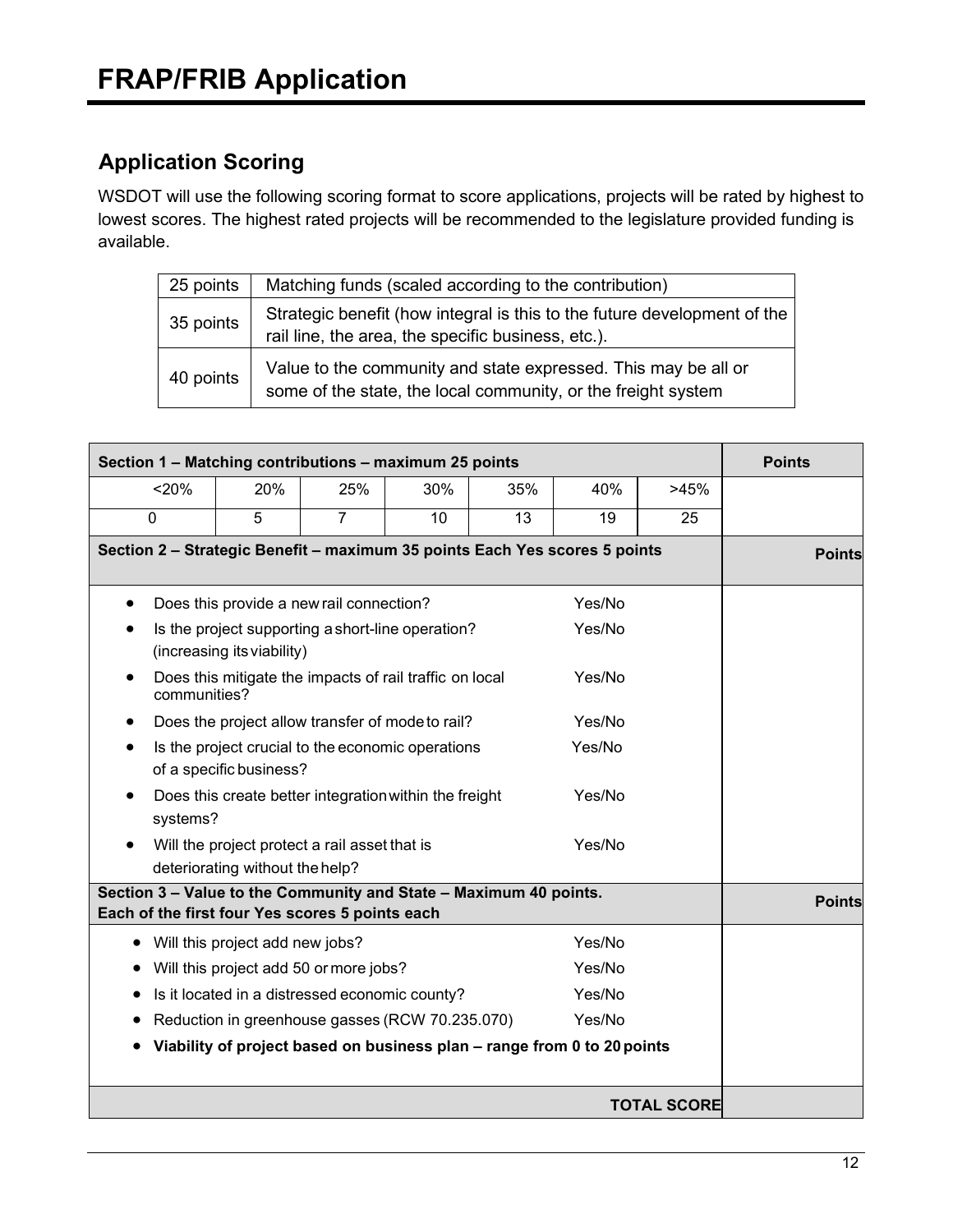## **Submitting your application**

Please submit applications by email or mail. Faxed applications cannot be accepted.

Application packets must be postmarked no later than **September 9, 2022**. E-mail submissions must be received by **4 p.m. on September 9, 2022**. Applications will not be accepted after the deadline. Choose one of the submittal options below for your applications.

Email: [Rail@wsdot.wa.gov](mailto:Rail@wsdot.wa.gov)

Mail completed applications to:

Washington State Department of Transportation Rail, Freight and Ports Division PO Box 47407 Olympia, WA 98504-7407

If you have any questions regarding the application process, please contact:

Mark Nickerson, Freight Rail Coordinator Rail, Freight and Ports Division 360-977-3830 Cell 360-705-6983 Office [NickeMa@wsdot.wa.gov](mailto:NickeMa@wsdot.wa.gov)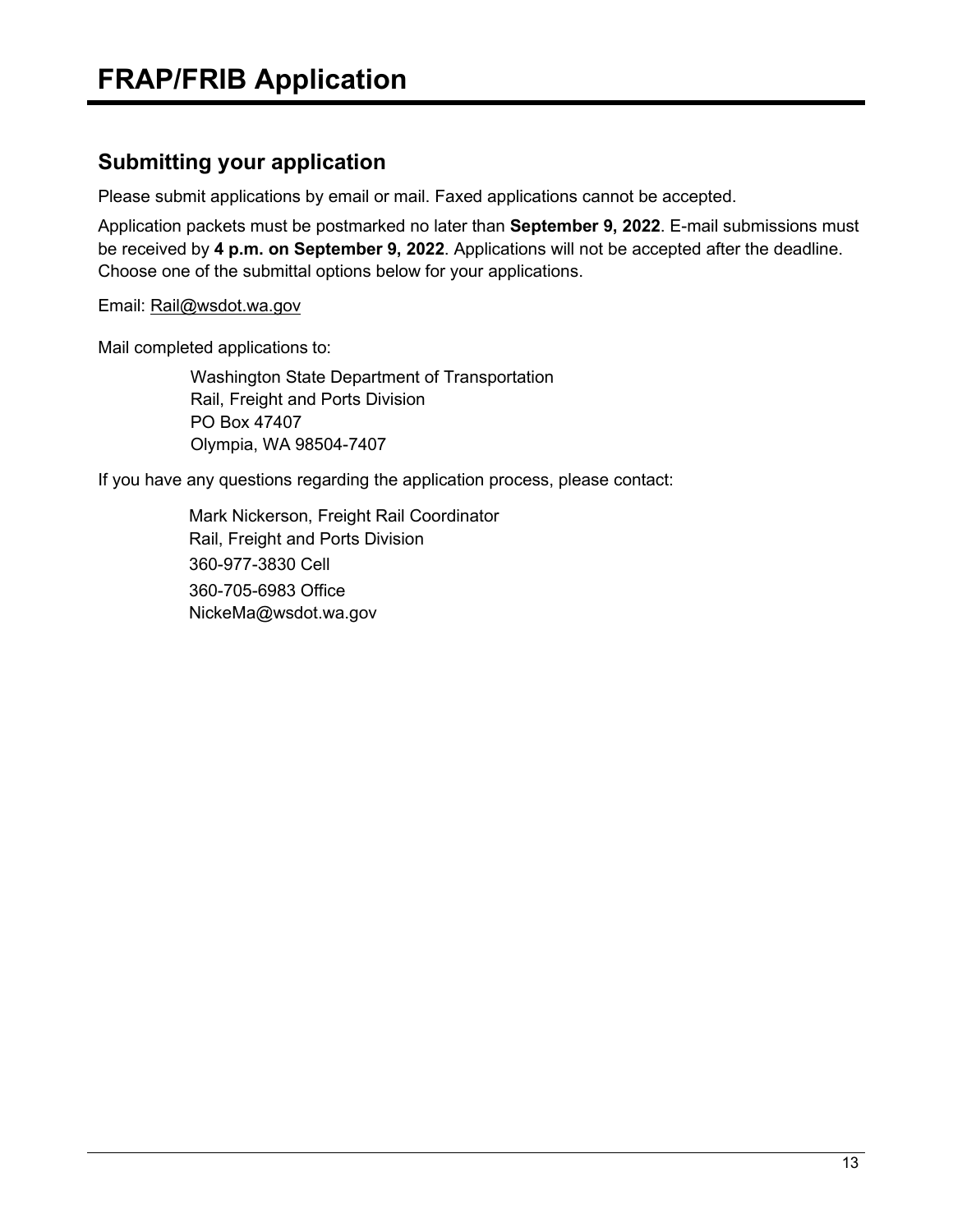# **III. FREQUENTLY ASKED QUESTIONS**

#### **Am I limited to one application?**

No, you may submit more than one application. However, please keep in mind that each project requires separate matching funds and the same match cannot be used for more than one project. A single project may not be subdivided into separate proposals in order to keep within funding thresholds. Each submission must be for a separate and unrelated project.

#### **How does WSDOT evaluate applications?**

WSDOT staff and other Washington agencies and entities will review the applications to determine whether they meet the minimum criteria as set out in this packet. Those that do will be rated against the application criteria. Staff may ask the applicant for more information, and may contact shippers, the railroad involved, and others to secure additional information or to verify the information. WSDOT staff may visit the project site to verify information or develop further information.

#### **What is the role of the Legislature and Governor?**

WSDOT will prioritize the applications using criteria developed by the Department. By November 15, 2022, the Department shall submit a prioritized list of recommended projects to the Governor, through the Office of Financial Management (OFM), and the transportation committees of the Legislature.

The list submitted to OFM will be ranked from highest to lowest scores. In the event of a tie score, the project that was submitted first will be ranked higher on the list. The Legislature will consider the project recommendations and decide which projects to fund in the upcoming budget. When the budget is passed, the bill is subject to the Governor's acceptance or veto.

#### **Can I protect confidential information?**

All successful applications are subject to public records disclosure laws for the state of Washington. If any information contained in the application is confidential or proprietary, please identify those components clearly. Please note that only specific information may be marked as proprietary; it is not acceptable to mark the whole application as such. The state of Washington will protect information to the extent allowable by law.

If there is a public records request, WSDOT will notify the applicant that such information will be released on a specified date. If the applicant wants to keep the information confidential, it is the applicant's responsibility to obtain a court injunction within 10 days of the notice to protect proprietary data. If the applicant fails to obtain the court order prohibiting disclosure, WSDOT will release the requested information on the date specified.

#### **What is the "benefit to cost" requirement?**

All projects must deliver more benefits than they cost. WSDOT staff will evaluate the economic benefits, project viability, safety, roadway preservation, rail system improvements, and environmental benefits of proposed projects, and provide that information to the Governor's Office and the